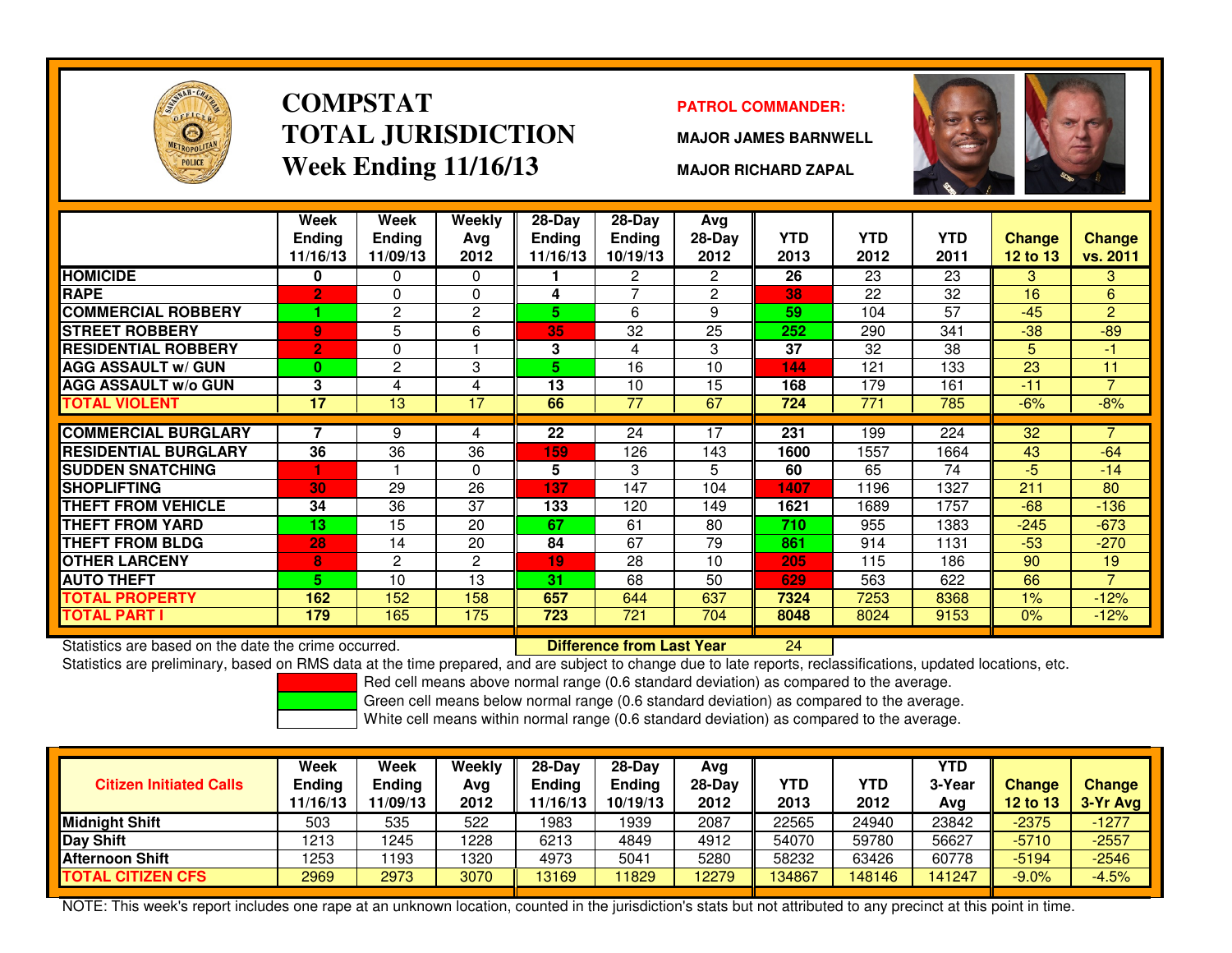

# **COMPSTATWEST CHATHAM PRECINCTWeek Ending 11/16/13**

### **PRECINCT COMMANDER:**

**CAPT. PHILIP REILLEY**



|                             | Week           | Week           | Weekly         | $28-Day$      | 28-Day         | Avg            |                |            |              |                 |               |
|-----------------------------|----------------|----------------|----------------|---------------|----------------|----------------|----------------|------------|--------------|-----------------|---------------|
|                             | <b>Ending</b>  | <b>Ending</b>  | Avg            | <b>Ending</b> | <b>Ending</b>  | 28-Day         | <b>YTD</b>     | <b>YTD</b> | <b>YTD</b>   | <b>Change</b>   | <b>Change</b> |
|                             | 11/16/13       | 11/09/13       | 2012           | 11/16/13      | 10/19/13       | 2012           | 2013           | 2012       | 2011         | <b>12 to 13</b> | vs. 2011      |
| <b>HOMICIDE</b>             | 0              | 0              | 0              | 0             | 0              | 0              |                |            | $\mathbf{2}$ | $\Omega$        | $-1$          |
| <b>RAPE</b>                 | 0              | $\Omega$       | $\Omega$       |               | 0              |                | $\overline{7}$ | 8          | 6            | -1              |               |
| <b>COMMERCIAL ROBBERY</b>   | 0              | $\Omega$       | $\Omega$       | $\bf{0}$      | 3              | $\mathbf{2}$   | 6              | 20         | 10           | $-14$           | $-4$          |
| <b>STREET ROBBERY</b>       |                | 0              |                |               | 4              | 3              | 24             | 35         | 38           | $-11$           | $-14$         |
| <b>RESIDENTIAL ROBBERY</b>  | $\bf{0}$       | $\Omega$       | $\Omega$       | 0             | $\Omega$       | 0              | 5              | 5          | 5            | $\Omega$        | $\mathbf{0}$  |
| <b>AGG ASSAULT w/ GUN</b>   | $\bf{0}$       | $\Omega$       | 0              | 0             | $\overline{c}$ |                | 14             | 14         | 27           | $\Omega$        | $-13$         |
| <b>AGG ASSAULT w/o GUN</b>  | $\overline{2}$ |                |                | 5             |                | $\overline{2}$ | 31             | 23         | 33           | 8               | $-2$          |
| <b>TOTAL VIOLENT</b>        | 3              |                | $\overline{c}$ | 7             | 10             | 9              | 88             | 106        | 121          | $-17%$          | $-27%$        |
|                             |                |                |                |               |                |                |                |            |              |                 |               |
| <b>COMMERCIAL BURGLARY</b>  | 0              | 2              |                | 3             |                | 3              | 28             | 29         | 28           | -1              | 0             |
| <b>RESIDENTIAL BURGLARY</b> | $\overline{9}$ | $\overline{ }$ | 6              | 31            | 23             | 23             | 275            | 264        | 256          | 11              | 19            |
| <b>SUDDEN SNATCHING</b>     | 0              |                | $\Omega$       |               |                |                | 2.             | 10         | 7            | $-8$            | $-5$          |
| <b>SHOPLIFTING</b>          | $\mathbf{2}$   |                | 2              | 15            | 10             | 10             | 134            | 114        | 138          | 20              | $-4$          |
| <b>THEFT FROM VEHICLE</b>   | 6              | 6              | 5              | 19            | 21             | 22             | 239            | 237        | 222          | 2               | 17            |
| <b>THEFT FROM YARD</b>      | $\mathbf 2$    | 3              | 3              | 7             | 4              | 13             | 85             | 148        | 228          | $-63$           | $-143$        |
| <b>THEFT FROM BLDG</b>      | $\mathbf{2}$   | 3              | 3              | 12            | 12             | 12             | 121            | 143        | 167          | $-22$           | $-46$         |
| <b>OTHER LARCENY</b>        | 0              |                | $\Omega$       | $\mathbf{2}$  | 6              | $\overline{2}$ | 21             | 19         | 29           | 2               | -8            |
| <b>AUTO THEFT</b>           | $\bf{0}$       |                | 2              | 3             | 13             | ⇁              | 103            | 79         | 127          | 24              | $-24$         |
| <b>TOTAL PROPERTY</b>       | 21             | 25             | 23             | 93            | 91             | 91             | 1008           | 1043       | 1202         | $-3%$           | $-16%$        |
| <b>TOTAL PART I</b>         | 24             | 26             | 25             | 100           | 101            | 101            | 1096           | 1149       | 1323         | $-5%$           | $-17%$        |

Statistics are based on the date the crime occurred. **Difference from Last Year** 

Statistics are based on the date the crime occurred.<br>Statistics are preliminary, based on RMS data at the time prepared, and are subject to change due to late reports, reclassifications, updated locations, etc.

Red cell means above normal range (0.6 standard deviation) as compared to the average.

Green cell means below normal range (0.6 standard deviation) as compared to the average.

| <b>Citizen Initiated Calls</b> | Week<br><b>Ending</b><br>11/16/13 | Week<br>Ending<br>11/09/13 | Weekly<br>Avg<br>2012 | $28-Day$<br><b>Ending</b><br>11/16/13 | 28-Day<br><b>Ending</b><br>10/19/13 | Avg<br>28-Day<br>2012 | YTD<br>2013 | YTD<br>2012 | YTD<br>3-Year<br>Avg | <b>Change</b><br><b>12 to 13</b> | <b>Change</b><br>3-Yr Avg |
|--------------------------------|-----------------------------------|----------------------------|-----------------------|---------------------------------------|-------------------------------------|-----------------------|-------------|-------------|----------------------|----------------------------------|---------------------------|
| <b>Midnight Shift</b>          | 107                               | 96                         | 100                   | 376                                   | 374                                 | 401                   | 4430        | 4978        | 4661                 | $-548$                           | $-231$                    |
| <b>Day Shift</b>               | 244                               | 239                        | 248                   | 2319                                  | 947                                 | 993                   | 11055       | 1960        | 1433                 | $-905$                           | $-378$                    |
| <b>Afternoon Shift</b>         | 261                               | 214                        | 271                   | 1002                                  | 926                                 | 1086                  | 11885       | 2965        | 12418                | $-1080$                          | $-533$                    |
| <b>TOTAL CITIZEN CFS</b>       | 612                               | 612                        | 620                   | 3697                                  | 2247                                | 2479                  | 27370       | 29903       | 28512                | $-8.5%$                          | $-4.0%$                   |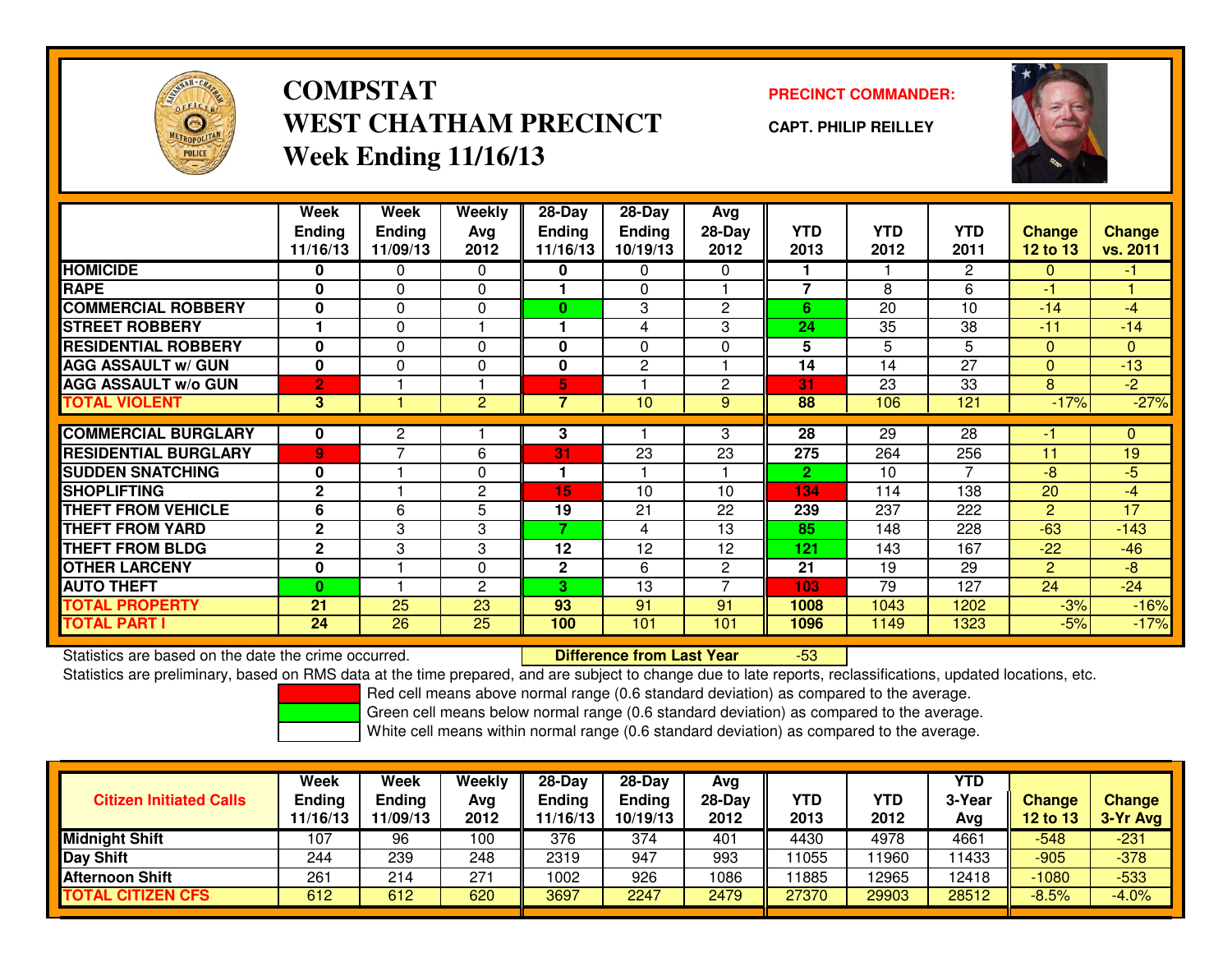

# **COMPSTATDOWNTOWN PRECINCTWeek Ending 11/16/13**

#### **PRECINCT COMMANDER:**

**CAPT. Ben Herron**



|                             | Week<br><b>Endina</b><br>11/16/13 | Week<br><b>Ending</b><br>11/09/13 | <b>Weekly</b><br>Avg<br>2012 | 28-Day<br>Endina<br>11/16/13 | 28-Day<br><b>Endina</b><br>10/19/13 | Avg<br>28-Day<br>2012 | <b>YTD</b><br>2013 | <b>YTD</b><br>2012 | <b>YTD</b><br>2011 | <b>Change</b><br><b>12 to 13</b> | <b>Change</b><br>vs. 2011 |
|-----------------------------|-----------------------------------|-----------------------------------|------------------------------|------------------------------|-------------------------------------|-----------------------|--------------------|--------------------|--------------------|----------------------------------|---------------------------|
| <b>HOMICIDE</b>             | 0                                 | 0                                 | $\Omega$                     | 0                            |                                     |                       | 9                  | 8                  | 6                  |                                  | 3                         |
| <b>RAPE</b>                 |                                   | $\Omega$                          | $\Omega$                     |                              |                                     | $\Omega$              | 8                  | 5                  | 6                  | 3                                | $\overline{2}$            |
| <b>COMMERCIAL ROBBERY</b>   | 0                                 | $\Omega$                          | $\mathbf{0}$                 | 0                            |                                     |                       | 10                 | 10                 | 7                  | $\Omega$                         | 3                         |
| <b>STREET ROBBERY</b>       | $\bf{0}$                          | 5                                 | 2                            | 14                           | 10                                  | 8                     | 95                 | 87                 | 106                | 8                                | $-11$                     |
| <b>RESIDENTIAL ROBBERY</b>  | $\bf{0}$                          | $\Omega$                          | $\Omega$                     | 0                            |                                     |                       | 7                  | 6                  | 10                 |                                  | $-3$                      |
| <b>AGG ASSAULT w/ GUN</b>   | 0                                 | 0                                 |                              |                              | 3                                   | $\mathbf{2}$          | 33                 | 22                 | 25                 | 11                               | 8                         |
| <b>AGG ASSAULT w/o GUN</b>  |                                   | 2                                 |                              | 5                            | 3                                   | 5                     | 41                 | 55                 | 29                 | $-14$                            | 12 <sup>2</sup>           |
| <b>TOTAL VIOLENT</b>        | $\overline{2}$                    | $\overline{7}$                    | 4                            | 21                           | 20                                  | 17                    | 203                | 193                | 189                | 5%                               | 7%                        |
| <b>COMMERCIAL BURGLARY</b>  |                                   |                                   |                              |                              |                                     |                       |                    | 28                 | 47                 |                                  |                           |
|                             | $\mathbf{2}$                      | $\mathbf{2}$                      |                              | 5                            | 3                                   | 2                     | 32                 |                    |                    | 4                                | $-15$                     |
| <b>RESIDENTIAL BURGLARY</b> | $\mathbf{2}$                      | $\overline{2}$                    | 3                            | 11                           | 11                                  | 12                    | 143                | 135                | 163                | 8                                | $-20$                     |
| <b>SUDDEN SNATCHING</b>     | 0                                 | 0                                 | 0                            |                              | 0                                   | $\mathbf{2}$          | 29                 | 30                 | 28                 | -1                               |                           |
| <b>SHOPLIFTING</b>          | 5.                                | 4                                 | 3                            | 13                           | 14                                  | 11                    | 183                | 121                | 163                | 62                               | 20                        |
| <b>THEFT FROM VEHICLE</b>   | $\overline{\phantom{a}}$          | $\overline{7}$                    | $\overline{7}$               | 33                           | 24                                  | 29                    | 329                | 346                | 322                | $-17$                            | $\overline{7}$            |
| <b>THEFT FROM YARD</b>      | 6                                 | 4                                 | 5                            | 20                           | 12                                  | 19                    | 212                | 225                | 331                | $-13$                            | $-119$                    |
| <b>THEFT FROM BLDG</b>      | 7                                 | 3                                 | 5                            | 14                           | 18                                  | 18                    | 163                | 215                | 231                | $-52$                            | $-68$                     |
| <b>OTHER LARCENY</b>        | 3                                 | 0                                 |                              | 4                            | $\overline{7}$                      | $\mathbf{2}$          | 50                 | 24                 | 51                 | 26                               | -1                        |
| <b>AUTO THEFT</b>           |                                   |                                   | $\mathbf{c}$                 | л                            | 13                                  | 8                     | 107                | 89                 | 80                 | 18                               | 27                        |
| <b>TOTAL PROPERTY</b>       | 33                                | 23                                | 25                           | 105                          | 102                                 | 104                   | 1248               | 1213               | 1416               | 3%                               | $-12%$                    |
| <b>TOTAL PART I</b>         | 35                                | 30                                | 30                           | 126                          | 122                                 | 121                   | 1451               | 1406               | 1605               | 3%                               | $-10%$                    |

Statistics are based on the date the crime occurred. **Difference from Last Year** 

Statistics are based on the date the crime occurred.<br>Statistics are preliminary, based on RMS data at the time prepared, and are subject to change due to late reports, reclassifications, updated locations, etc.

Red cell means above normal range (0.6 standard deviation) as compared to the average.

Green cell means below normal range (0.6 standard deviation) as compared to the average.

| <b>Citizen Initiated Calls</b> | Week<br><b>Ending</b><br>11/16/13 | Week<br><b>Ending</b><br>11/09/13 | Weekly<br>Avg<br>2012 | $28-Day$<br><b>Ending</b><br>11/16/13 | $28-Day$<br><b>Ending</b><br>10/19/13 | Avg<br>28-Day<br>2012 | YTD<br>2013 | YTD<br>2012 | <b>YTD</b><br>3-Year<br>Avg | <b>Change</b><br>12 to 13 | <b>Change</b><br>3-Yr Avg |
|--------------------------------|-----------------------------------|-----------------------------------|-----------------------|---------------------------------------|---------------------------------------|-----------------------|-------------|-------------|-----------------------------|---------------------------|---------------------------|
| <b>Midnight Shift</b>          | 94                                | ່ 14                              | 120                   | 417                                   | 429                                   | 480                   | 4973        | 5585        | 5375                        | $-612$                    | $-402$                    |
| <b>Day Shift</b>               | 219                               | 243                               | 210                   | 891                                   | 829                                   | 838                   | 9608        | 10291       | 9860                        | $-683$                    | $-252$                    |
| <b>Afternoon Shift</b>         | 231                               | 249                               | 222                   | 904                                   | 926                                   | 889                   | 10513       | 10892       | 10580                       | $-379$                    | $-67$                     |
| <b>TOTAL CITIZEN CFS</b>       | 544                               | 606                               | 552                   | 2212                                  | 2184                                  | 2207                  | 25094       | 26768       | 25814                       | $-6.3%$                   | $-2.8%$                   |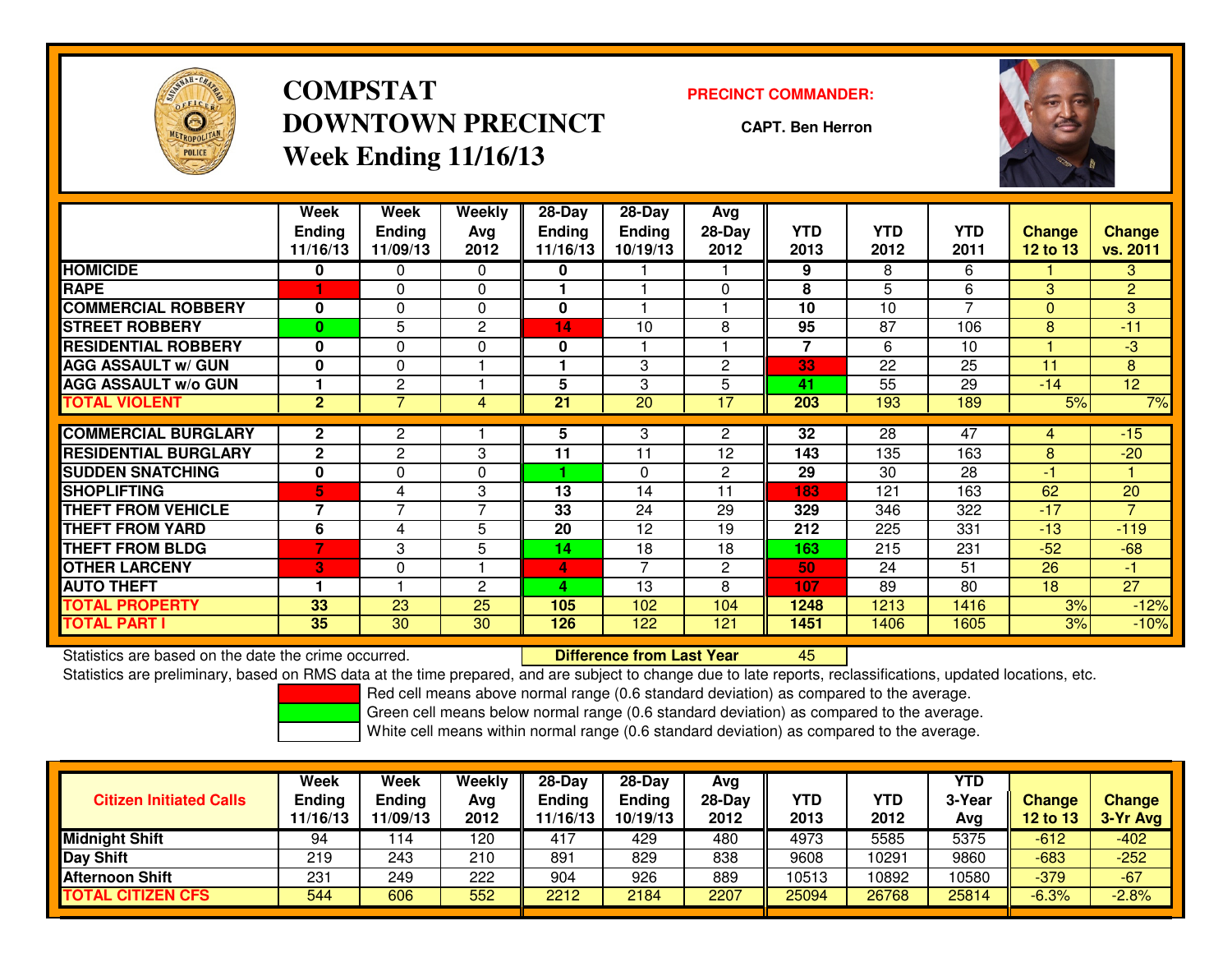

# **COMPSTATCENTRAL PRECINCT** CAPT. DEVONN ADAMS **Week Ending 11/16/13**

### **PRECINCT COMMANDER:**



|                             | Week           | Week            | Weekly   | $28-Day$       | 28-Day         | Avg            |                 |                 |                 |                 |                  |
|-----------------------------|----------------|-----------------|----------|----------------|----------------|----------------|-----------------|-----------------|-----------------|-----------------|------------------|
|                             | <b>Ending</b>  | <b>Ending</b>   | Avg      | <b>Ending</b>  | <b>Ending</b>  | 28-Day         | <b>YTD</b>      | <b>YTD</b>      | <b>YTD</b>      | <b>Change</b>   | <b>Change</b>    |
|                             | 11/16/13       | 11/09/13        | 2012     | 11/16/13       | 10/19/13       | 2012           | 2013            | 2012            | 2011            | <b>12 to 13</b> | vs. 2011         |
| <b>HOMICIDE</b>             | 0              | 0               | $\Omega$ | 0              |                |                | 10              | 8               | 10              | $\overline{2}$  | 0                |
| <b>RAPE</b>                 | 0              | $\Omega$        | $\Omega$ | 0              | $\Omega$       | $\Omega$       | 5               | 2               | 8               | 3               | $-3$             |
| <b>COMMERCIAL ROBBERY</b>   | 1              | $\Omega$        | $\Omega$ |                | $\Omega$       | $\overline{2}$ | 12              | $\overline{15}$ | $\overline{5}$  | $-3$            | $\overline{7}$   |
| <b>STREET ROBBERY</b>       | 4              | 0               | 2        | 8              | 11             |                | 61              | 82              | 107             | $-21$           | $-46$            |
| <b>RESIDENTIAL ROBBERY</b>  | $\mathbf{0}$   | $\Omega$        | $\Omega$ |                | $\Omega$       | $\Omega$       | 6               | 3               | 5               | 3               |                  |
| <b>AGG ASSAULT w/ GUN</b>   | $\bf{0}$       |                 |          | $\overline{2}$ | 4              | 4              | $\overline{47}$ | $\overline{45}$ | $\overline{45}$ | 2               | $\overline{2}$   |
| <b>AGG ASSAULT w/o GUN</b>  | $\bf{0}$       | 0               |          | $\bf{0}$       | $\overline{c}$ | 3              | 46              | 41              | 42              | 5               | $\overline{4}$   |
| <b>TOTAL VIOLENT</b>        | 5              |                 | 4        | 12             | 18             | 16             | 187             | 196             | 222             | $-5%$           | $-16%$           |
|                             |                |                 |          |                |                |                |                 |                 |                 |                 |                  |
| <b>COMMERCIAL BURGLARY</b>  | $\mathbf{2}$   | 2               |          | 6              | 11             | 4              | 80              | 43              | 80              | 37              | 0                |
| <b>RESIDENTIAL BURGLARY</b> | 14             | 13              | 10       | 53             | 26             | 39             | 412             | 443             | 497             | $-31$           | $-85$            |
| <b>SUDDEN SNATCHING</b>     | 0              | $\Omega$        | 0        |                |                |                | 11              | 10              | 21              |                 | $-10$            |
| <b>SHOPLIFTING</b>          | 0              | 2               |          | 9              | 8              | 4              | 87              | 41              | 54              | 46              | 33               |
| <b>THEFT FROM VEHICLE</b>   | 9              | 8               | 9        | 35             | 31             | 35             | 411             | 403             | 480             | 8               | $-69$            |
| <b>THEFT FROM YARD</b>      | $\overline{2}$ | 3               | 5        | 19             | 26             | 20             | 197             | 239             | 397             | $-42$           | $-200$           |
| <b>THEFT FROM BLDG</b>      | 8              | 3               | 3        | 21             | 10             | 12             | 182             | 143             | 257             | 39              | $-75$            |
| <b>OTHER LARCENY</b>        | 0              |                 | 0        | $\mathbf{2}$   | 4              |                | 37              | 14              | 28              | 23              | 9                |
| <b>AUTO THEFT</b>           |                | 4               | 3        | 9              | 21             | 12             | 191             | 138             | 181             | 53              | 10 <sup>10</sup> |
| <b>TOTAL PROPERTY</b>       | 36             | 36              | 32       | 155            | 138            | 128            | 1608            | 1474            | 1995            | 9%              | $-19%$           |
| <b>TOTAL PART I</b>         | 41             | $\overline{37}$ | 36       | 167            | 156            | 145            | 1795            | 1670            | 2217            | 7%              | $-19%$           |

Statistics are based on the date the crime occurred. **Difference from Last Year** 

<sup>125</sup>

Statistics are preliminary, based on RMS data at the time prepared, and are subject to change due to late reports, reclassifications, updated locations, etc.

Red cell means above normal range (0.6 standard deviation) as compared to the average.

Green cell means below normal range (0.6 standard deviation) as compared to the average.

| <b>Citizen Initiated Calls</b> | Week<br><b>Ending</b><br>11/16/13 | <b>Week</b><br><b>Ending</b><br>11/09/13 | Weekly<br>Avg<br>2012 | $28-Day$<br>Ending<br>11/16/13 | $28 - Day$<br><b>Ending</b><br>10/19/13 | Avg<br>28-Day<br>2012 | YTD<br>2013 | YTD<br>2012 | <b>YTD</b><br>3-Year<br>Ava | Change<br><b>12 to 13</b> | <b>Change</b><br>3-Yr Avg |
|--------------------------------|-----------------------------------|------------------------------------------|-----------------------|--------------------------------|-----------------------------------------|-----------------------|-------------|-------------|-----------------------------|---------------------------|---------------------------|
| <b>Midnight Shift</b>          | 114                               | 115                                      | 116                   | 424                            | 408                                     | 463                   | 4875        | 5398        | 5208                        | $-523$                    | $-333$                    |
| <b>Day Shift</b>               | 255                               | 251                                      | 269                   | 1025                           | 995                                     | 1078                  | 11327       | 12700       | 1253                        | $-1373$                   | 74                        |
| <b>Afternoon Shift</b>         | 251                               | 213                                      | 291                   | 970                            | 1057                                    | 1163                  | 12100       | 13702       | 13081                       | $-1602$                   | $-981$                    |
| <b>TOTAL CITIZEN CFS</b>       | 620                               | 579                                      | 676                   | 2419                           | 2460                                    | 2704                  | 28302       | 31800       | 29542                       | $-11.0%$                  | $-4.2%$                   |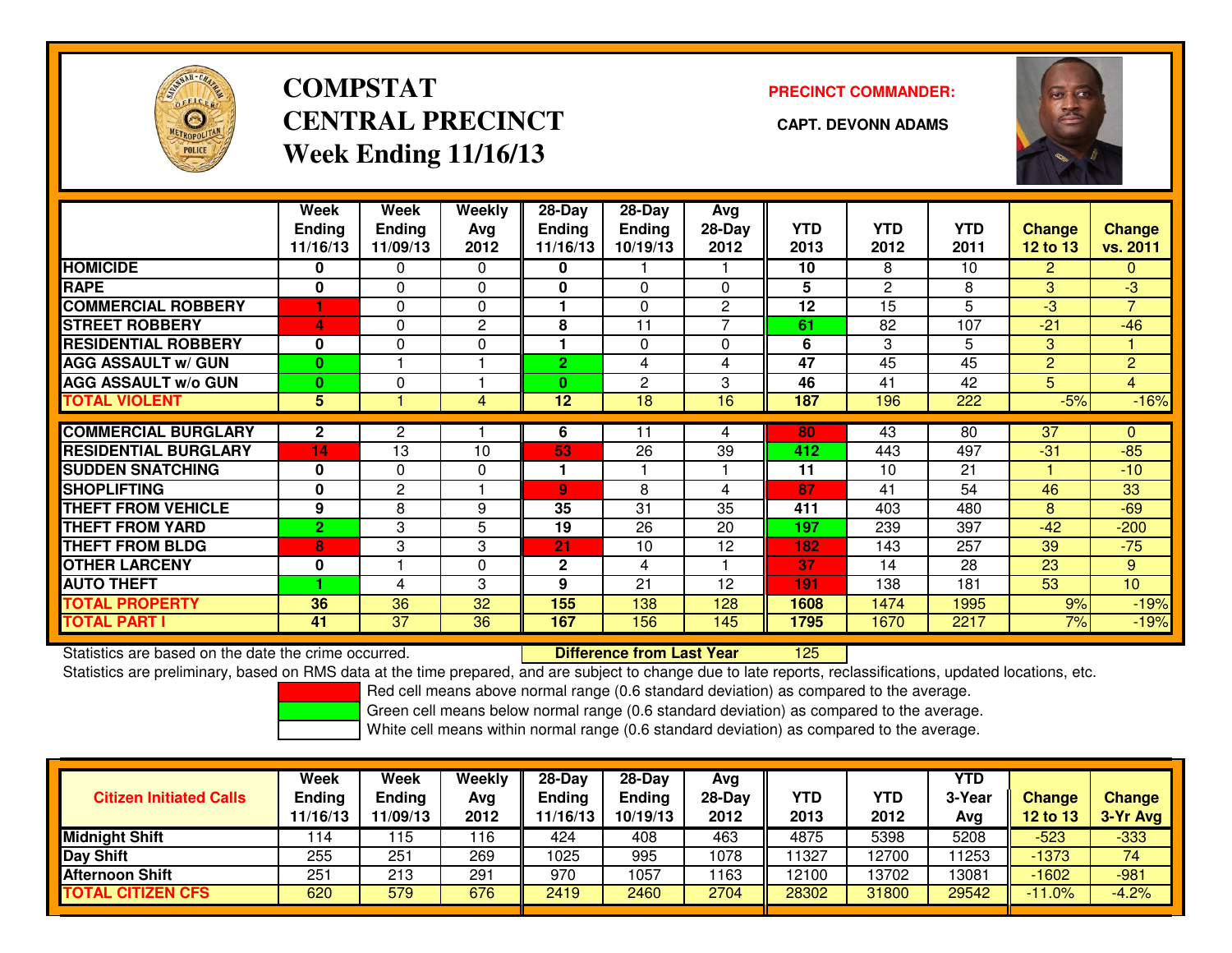

### **COMPSTAT PRECINCT COMMANDER: SOUTHSIDE PRECINCT CAPT. TERRY SHOOPWeek Ending 11/16/13**



|                             | Week<br><b>Ending</b><br>11/16/13 | Week<br><b>Endina</b><br>11/09/13 | <b>Weekly</b><br>Ava<br>2012 | $28$ -Day<br>Ending<br>11/16/13 | $28$ -Day<br><b>Endina</b><br>10/19/13 | Avg<br>$28-Day$<br>2012 | <b>YTD</b><br>2013 | <b>YTD</b><br>2012 | <b>YTD</b><br>2011 | Change<br>12 to 13 | <b>Change</b><br>vs. 2011 |
|-----------------------------|-----------------------------------|-----------------------------------|------------------------------|---------------------------------|----------------------------------------|-------------------------|--------------------|--------------------|--------------------|--------------------|---------------------------|
| <b>HOMICIDE</b>             | 0                                 | $\Omega$                          | 0                            |                                 | 0                                      | $\Omega$                | 4                  |                    | 4                  | 3                  | $\Omega$                  |
| <b>RAPE</b>                 | $\bf{0}$                          | 0                                 | 0                            |                                 | 4                                      | 0                       | 9                  | 4                  | 8                  | 5                  |                           |
| <b>COMMERCIAL ROBBERY</b>   | 0                                 |                                   |                              | 3                               |                                        | 3                       | 19                 | 32                 | 23                 | $-13$              | $-4$                      |
| <b>STREET ROBBERY</b>       | $\bf{0}$                          | $\Omega$                          |                              | 4                               | 3                                      | 4                       | 30                 | 47                 | 52                 | $-17$              | $-22$                     |
| <b>RESIDENTIAL ROBBERY</b>  | н                                 | $\Omega$                          | 0                            |                                 | $\overline{2}$                         |                         | 9                  | 10                 | 10                 | -1                 | $-1$                      |
| <b>AGG ASSAULT w/ GUN</b>   | 0                                 | $\Omega$                          | 0                            |                                 |                                        |                         | 13                 | 13                 | 11                 | $\mathbf{0}$       | $\overline{2}$            |
| <b>AGG ASSAULT w/o GUN</b>  | $\bf{0}$                          | 0                                 |                              | $\bf{0}$                        |                                        | 2                       | 24                 | 27                 | 23                 | $-3$               |                           |
| <b>TOTAL VIOLENT</b>        |                                   |                                   | 3                            | 11                              | 12                                     | 12                      | 108                | 134                | 131                | $-19%$             | $-18%$                    |
| <b>COMMERCIAL BURGLARY</b>  |                                   | 2                                 |                              | 3                               |                                        | 6                       | 50                 | 63                 | 41                 | $-13$              | 9                         |
|                             |                                   |                                   |                              |                                 | 4                                      |                         |                    |                    |                    |                    |                           |
| <b>RESIDENTIAL BURGLARY</b> | 5                                 | 5                                 | 8                            | 26                              | 36                                     | 31                      | 347                | 329                | 297                | 18                 | 50                        |
| <b>SUDDEN SNATCHING</b>     |                                   | 0                                 | 0                            | $\overline{2}$                  |                                        |                         | 11                 | 8                  | 10                 | 3                  |                           |
| <b>SHOPLIFTING</b>          | 15                                | 13                                | 14                           | 65                              | 64                                     | 57                      | 651                | 641                | 706                | 10                 | $-55$                     |
| <b>THEFT FROM VEHICLE</b>   | 6                                 | 7                                 | 8                            | 19                              | 20                                     | 33                      | 306                | 358                | 316                | $-52$              | $-10$                     |
| <b>THEFT FROM YARD</b>      | $\mathbf{2}$                      | 3                                 | 3                            | 11                              | 11                                     | 13                      | 99                 | 156                | 161                | $-57$              | $-62$                     |
| <b>THEFT FROM BLDG</b>      | $\overline{7}$                    |                                   | 5                            | 22                              | 21                                     | 19                      | 225                | 225                | 255                | $\Omega$           | $-30$                     |
| <b>OTHER LARCENY</b>        | 4                                 | $\Omega$                          | 0                            | 5                               | $\overline{ }$                         | $\overline{2}$          | 51                 | 25                 | 37                 | 26                 | 14                        |
| <b>AUTO THEFT</b>           | 3                                 | 0                                 | 3                            | 4                               | 9                                      | 13                      | 98                 | 148                | 124                | $-50$              | $-26$                     |
| <b>TOTAL PROPERTY</b>       | 44                                | 31                                | 43                           | 157                             | 173                                    | 173                     | 1838               | 1953               | 1947               | $-6%$              | $-6%$                     |
| <b>TOTAL PART I</b>         | 45                                | 32                                | 46                           | 168                             | 185                                    | 185                     | 1946               | 2087               | 2078               | $-7%$              | $-6%$                     |

Statistics are based on the date the crime occurred. **Difference from Last Year**  $-141$ Statistics are preliminary, based on RMS data at the time prepared, and are subject to change due to late reports, reclassifications, updated locations, etc.

Red cell means above normal range (0.6 standard deviation) as compared to the average.

Green cell means below normal range (0.6 standard deviation) as compared to the average.

| <b>Citizen Initiated Calls</b> | Week<br><b>Ending</b><br>11/16/13 | <b>Week</b><br>Ending<br>11/09/13 | Weekly<br>Avg<br>2012 | 28-Dav<br>Ending<br>1/16/13 | 28-Dav<br><b>Ending</b><br>10/19/13 | Avg<br>$28-Day$<br>2012 | <b>YTD</b><br>2013 | YTD<br>2012 | YTD<br>3-Year<br>Avg | <b>Change</b><br>12 to 13 | <b>Change</b><br>3-Yr Avg |
|--------------------------------|-----------------------------------|-----------------------------------|-----------------------|-----------------------------|-------------------------------------|-------------------------|--------------------|-------------|----------------------|---------------------------|---------------------------|
| <b>Midnight Shift</b>          | 103                               | 97                                | 91                    | 360                         | 364                                 | 363                     | 3905               | 4373        | 4141                 | -468                      | $-236$                    |
| Day Shift                      | 263                               | 257                               | 239                   | 1015                        | 1039                                | 956                     | 10806              | 12109       | 11253                | $-1303$                   | $-447$                    |
| <b>Afternoon Shift</b>         | 259                               | 264                               | 253                   | 1021                        | 1017                                | 1012                    | 1104               | 12128       | 1590                 | $-1024$                   | $-486$                    |
| <b>TOTAL CITIZEN CFS</b>       | 625                               | 618                               | 583                   | 2396                        | 2420                                | 2330                    | 25815              | 28610       | 26984                | $-9.8%$                   | $-4.3%$                   |